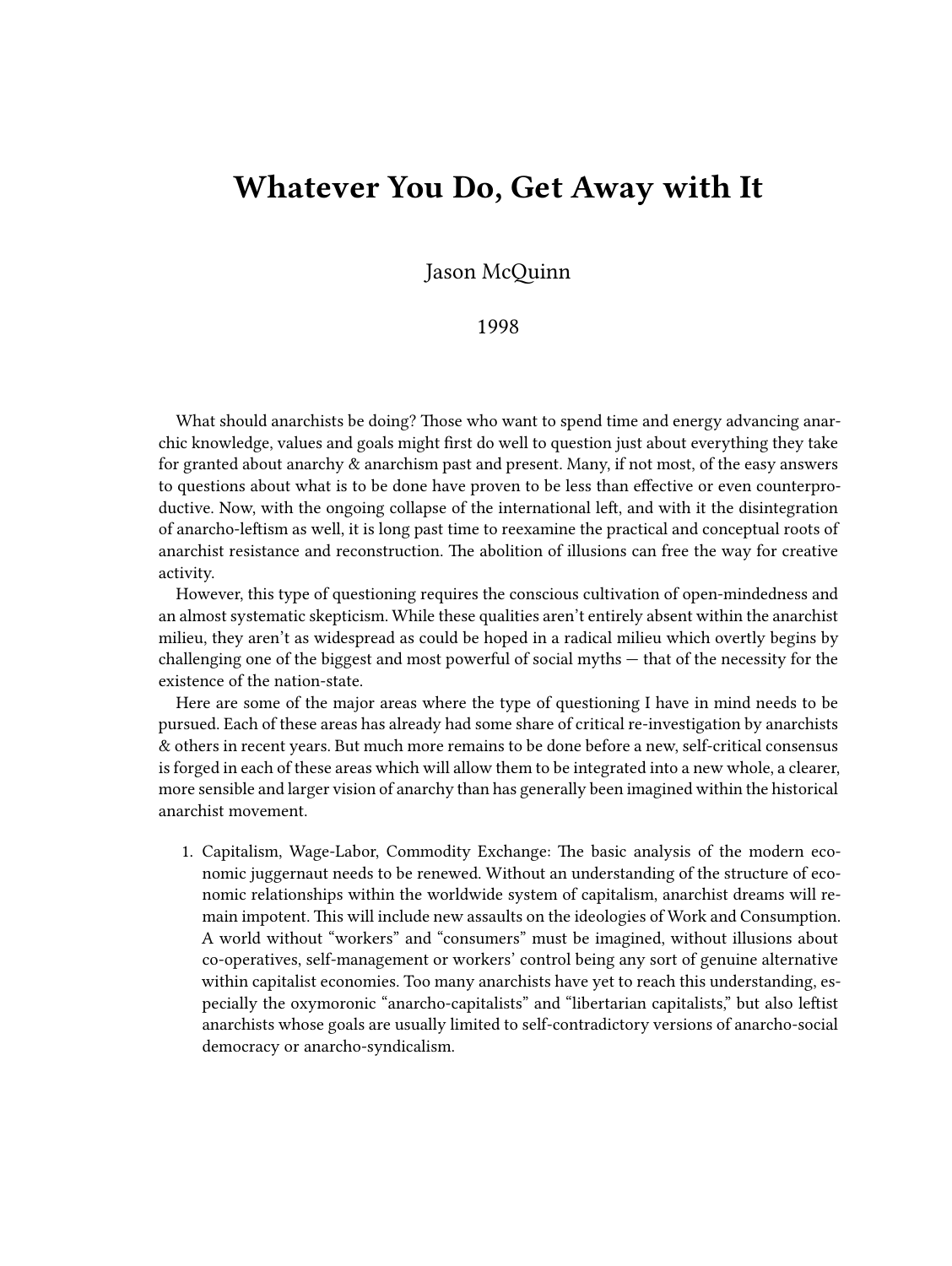- 2. Leftism, Unions, Identity Politics, Single-Issue Politics: The critique of the left as the leftwing of capital, while widespread within anarchist circles, probably remains a minority critique. The critique of unions & syndicalism may be a bit more prevalent, but still needs to be pressed. While the related critique of organizationalism per se (and compulsory roles) has barely been started. Identity politics has made inroads within the anarchist milieu which are too rarely criticized. The predominant extent to which multiculturalism serves as a capitalist marketing strategy is not appreciated by most anarchists. Identity politics and single-issue groups have made some definite contributions to the anarchist milieu (especially feminism & ecology), but their ultimate value will require shedding misguided attempts to subsume the more basic anarchist critiques of alienation and hierarchical power under their own narrower, ideological agendas.
- 3. Ideology, Religion, Mass Media, Spectacle: The critique of the mass organization and mobilization of people around abstract ideals, images and projections has always been a fertile area for anarchist practice. However, this practice has usually been limited to partial critiques of particular ideologies or classes of ideologies and religions. The next step demands the development of an understanding of the complicity of all ideology and religion (including anarchism & primitive religions) in the maintenance of social alienation. The mass media is the primary modern purveyor of ideological, religious and spectacular consciousness, however educational institutions, churches, political & professional organizations, and the arts remain strong contributors. While pseudo-radical ideologies (leftism, environmentalism, reformist feminism, etc.) need many more major challenges to their efforts to recuperate social discontent that they continue to successfully channel back into support for capital and state.
- 4. Technology, Industrial Production, Professionalization, Economic Development: The anarchist critiques of technology and industrialism have been historically sporadic as more and more radicals were all too easily seduced — convinced to ignore their misgivings and confer their uncritical assent — by the ideologies of technological progress and industrial development. Technology and industrial production are never, as the pervasive myth portrays, just neutral tools amenable to control from below for human goals as easily as from above. As this has become clearer there is less and less excuse for anarchists to resist fundamental questioning of the roles technology and industrial production play in the maintenance of capitalism and social hierarchy. Currently, the process of industrialization is consolidating its colonization of the human world on two fronts: the relatively intangible sphere of human health, consciousness and culture through their professionalization and commoditization, and the formerly overlooked margins of the "Third World" through international "development" strategies.
- 5. Civilization, Progress, Science, Enlightenment Rationalism: If the process of civilization is conceived as consonant with the self-domestication of humanity, it is clear that the roots of social alienation and hierarchy remain much deeper than analyses trapped within the assumptions of the modern era. A convincing critique of civilization remains to be developed, though a beginning has been made in the last twenty years, and traditions of resistance have been maintained in many non-industrialized societies from which we can learn much. Although Enlightenment rationalism has made highly important contributions to human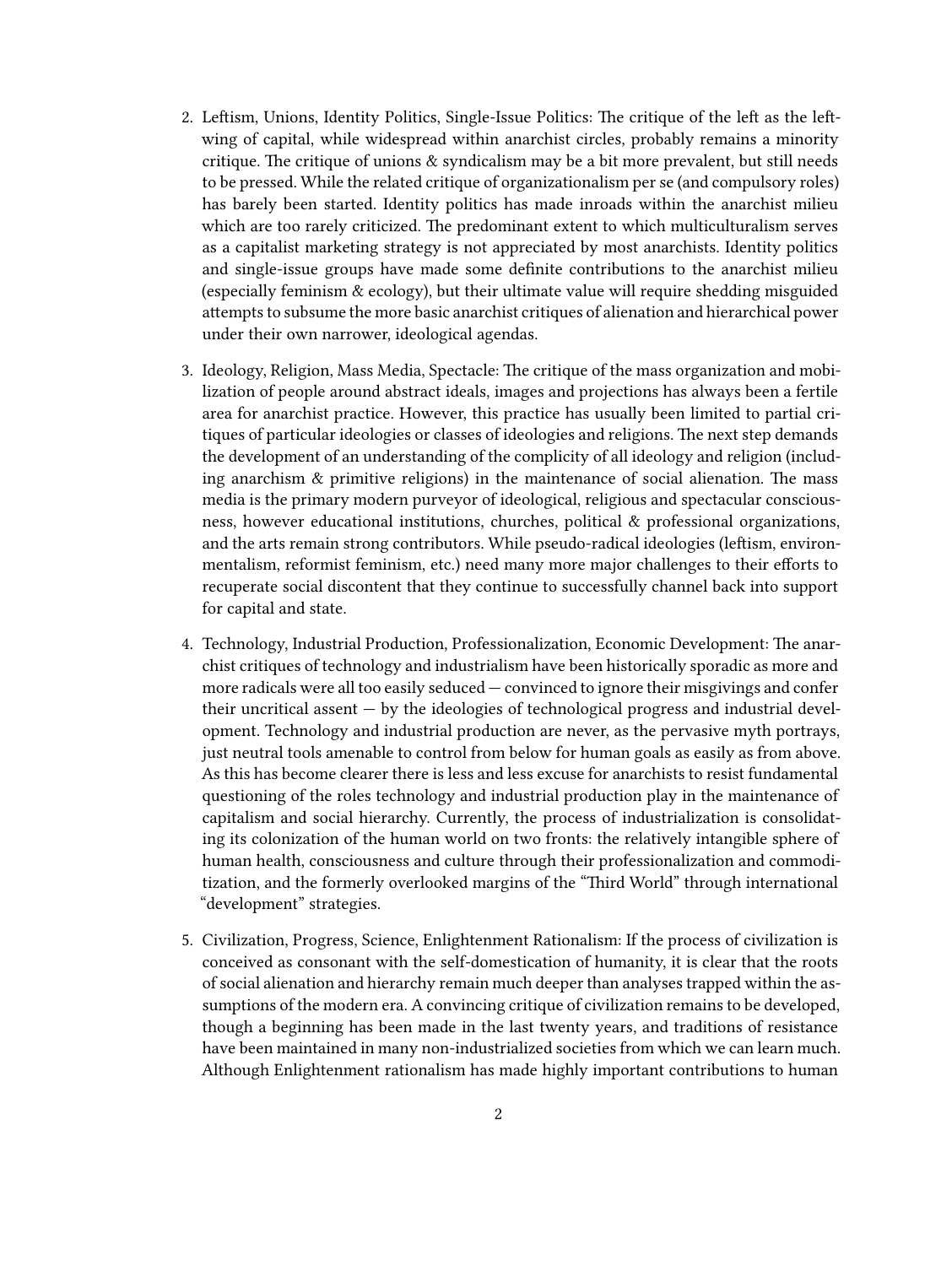knowledge, it is also a major component of modern social alienation. The fetishization of technological & industrial progress as well as scientific reductionism find their ultimate fulfillment in ideologies of historical progress and an autonomous science which stem from Enlightenment rationalism. A major goal of radicals in the coming years will be a convincing critique of civilization and the Enlightenment rationalism in which we find ourselves immersed that preserves what is of value in these turns.

Individual anarchists will continue to follow their own instincts and whims regarding what to read, how seriously to investigate different areas, and where to press their criticisms and practice. The general eclipse of genuine radicalism since the 1940s and '50s has had two major effects. It has cut us off from recent traditions of resistance from which we still have much to learn. But it has also diminished the hold of even the most tenacious mistakes of those traditions, allowing us a relative freedom to reexamine previous eras and marginal movements for clues to what is wrong with society and where we might still have a chance to go. Let's use that freedom wisely.